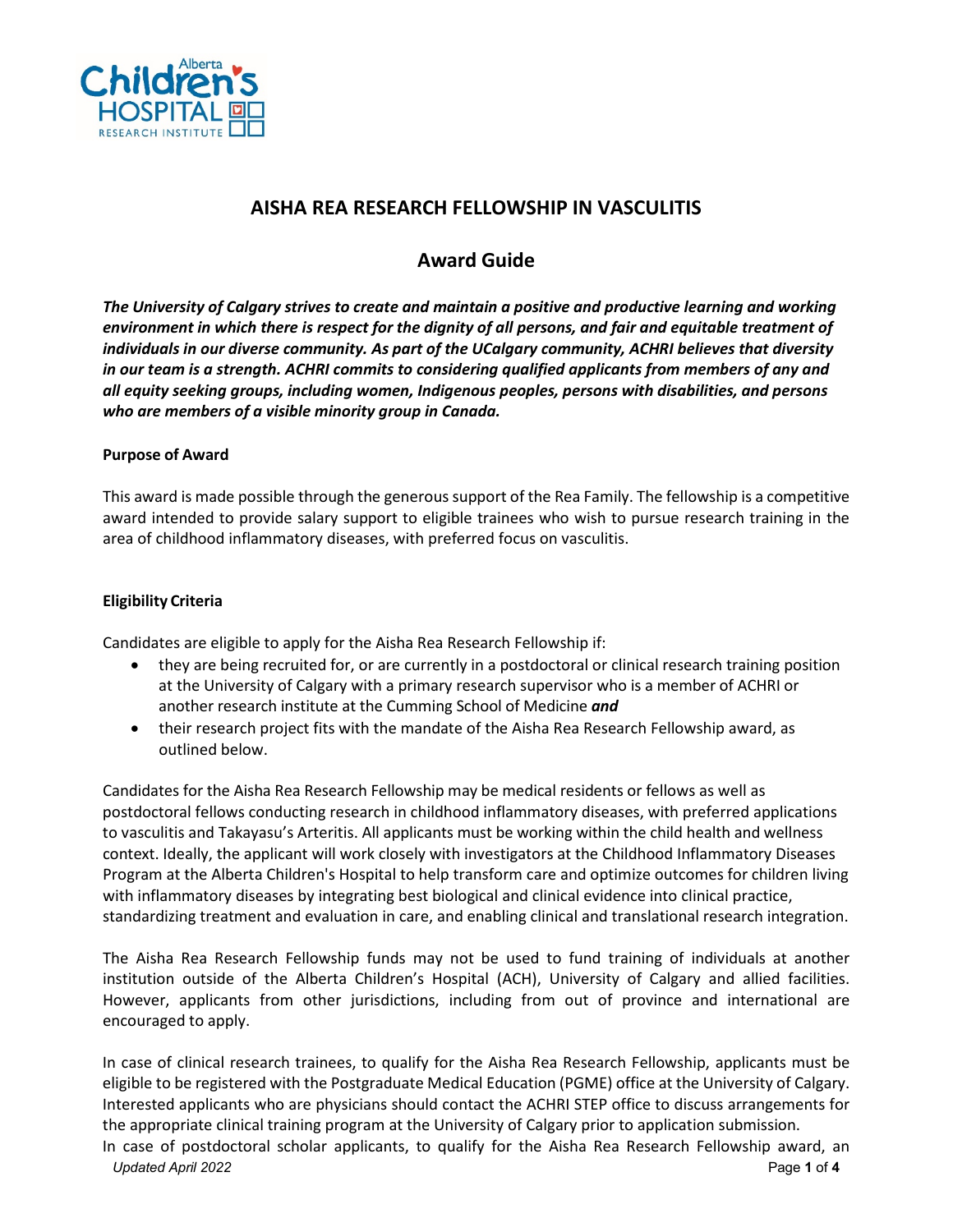applicant must conform to the definition of a postdoctoral scholar as defined by the UCalgary Postdoc Office: this typically means that the candidate must have been awarded a PhD or equivalent within the five years immediately preceding the appointment, or ten years from the completion of an MD, DDS, DVM or equivalent (aside from time taken off for parental leaves, family or personal matters). Please note that ACHRI requests a written confirmation from the UCalgary postdoc office that all the eligibility requirements have been met by the awardee and their supervisor prior to release of funds.

The fellowship requires 70-80% dedicated research time for this fellowship. Therefore, clinical work (defined as per current PGME policies for Clinical Research Fellowship) must be limited to 20-30%.

Current holders of internal and external fellowship awards such as CIHR, NSERC and other agencies, are eligible to apply for the Aisha Rea Research Fellowship only if funding from these agencies will be ending within 12 months from the application deadline.

Only one fellowship application will be accepted from a single supervisor in a given competition.

Successful applicants/awardees must register with ACHRI as trainees. Postdoctoral applicants must produce evidence of completion of a graduate degree prior to the start of fellowship.

## **Financial Support**

The award amount will be commensurate with the training level/category and the year of training, as per the current ACHRI/ UCalgary stipend standards. Remuneration for eligible residents/clinical research fellows will be based on the appropriate post-graduate year level, in accordance with the current PARA agreement. Remuneration for postdoctoral fellows who do not hold a clinical license will be at \$50,000 per year.

The Aisha Rea Research Fellowship award may be used for salary support only, and may not be used for research expenses, travel, relocation or other purposes.

Health benefits are not provided as part of the award. Health benefits of postdoctoral scholars registered with the UCalgary Postdoc Office must be covered by their supervisor. Clinical research fellows are not eligible for health benefits through UCalgary.

Holders of the Aisha Rea Research Fellowship are expected to apply for internal and external awards or grants for which they are eligible, including those from provincial and national agencies. Renewal for the second year of Aisha Rea Research Fellowship funding is contingent upon satisfactory progress of the trainee, completion of a trainee progress report (approved by the supervisor), participation in the ACHRI training activities and events, and demonstrated efforts to secure external fellowship support (e.g., submitted application to an external agency). We also ask awardees to kindly notify us of any awards they may receive through either external or internal agencies or programs during the term of their Aisha Rea Research Fellowship.

If the awarded trainee is successful in obtaining a major external fellowship award (e.g., Alberta Innovates, Tri-Council), in which remuneration exceeds the Aisha Rea Research Fellowship amount, the trainee is expected to decline the Aisha Rea Research Fellowship award in favor of the other award(s). If the external award amount is lower than the Aisha Rea Research Fellowship amount, applicants are expected to accept the external award and request a top-up from ACHRI to match the Aisha Rea Research Fellowship remuneration.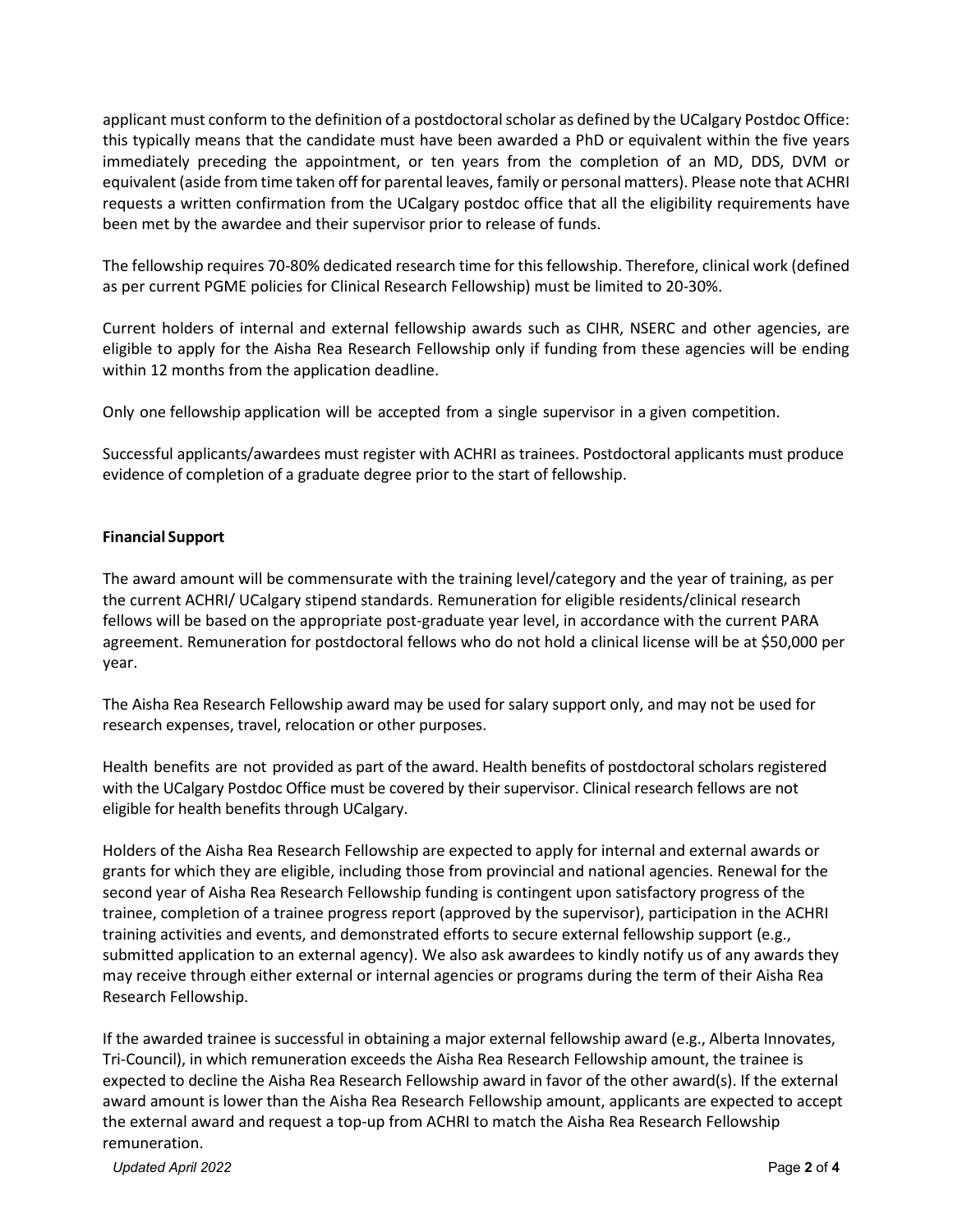## **Term of Support**

The term of fellowship support is maximum two years (24 months). Renewal for the second year is contingent upon satisfactory progress of the trainee as well as participation in ACHRI/CHW training activities and events, and evidence that an external training award application has been submitted.

## **Application Deadline**

Applications are due by **5 pm local time on May 1 of each year, unless otherwise posted\*, for a term commencing as early as July 1 of the same year and no later than July 1 of the following year.** Late or incomplete applications will not be accepted.

#### **\*2022 Competition deadline is Monday, July 4, 2022.**

When the application deadline falls on a statutory holiday or weekend, applications are due on the next working day.

#### **Application Instructions: New Applicants**

Applicants must submit:

- Completed Fellowship Application form, available on th[e ACHRI website;](https://research4kids.ucalgary.ca/trainees/current-trainees/funding)
- Two letters of reference submitted by the referees via email. One of the letters must be from the proposed research supervisor. If there are co-supervisors, a joint letter should be submitted, and the second letter should come from another referee.

Application packages and reference letters must be submitted electronically to the ACHRI STEP office at [achri.training@ucalgary.ca.](mailto:achri.training@ucalgary.ca)

It is the responsibility of the applicant and their supervisor to ensure all application documents are complete and submitted on time. Late or incomplete applications will not be accepted. If the application is deemed non-compliant (e.g., does not follow application instructions as stated; supporting documents exceed page limit, etc.), reviewers have the right to reject the application.

## **Application Instructions: Renewing Applicants**

In order to renew the Aisha Rea Research Fellowship funding for a second year, applicants must submit:

- **Progress Report, available on the [ACHRI website,](https://research4kids.ucalgary.ca/trainees/current-trainees/funding) completed by the trainee;**
- **EXTER** Letter of support written by the supervisor
- Evidence that an application for an external salary award has been submitted

Renewal packages and reference letters must be submitted electronically to the ACHRI STEP office at [achri.training@ucalgary.ca](mailto:achri.training@ucalgary.ca) a minimum of one month prior to the end date of the funding period. **Adjudication Process and Evaluation Criteria**

*Updated April 2022* Page **3** of **4** Eligible applications will be reviewed by the ACHRI Training Review Committee, selected from the ACHRI